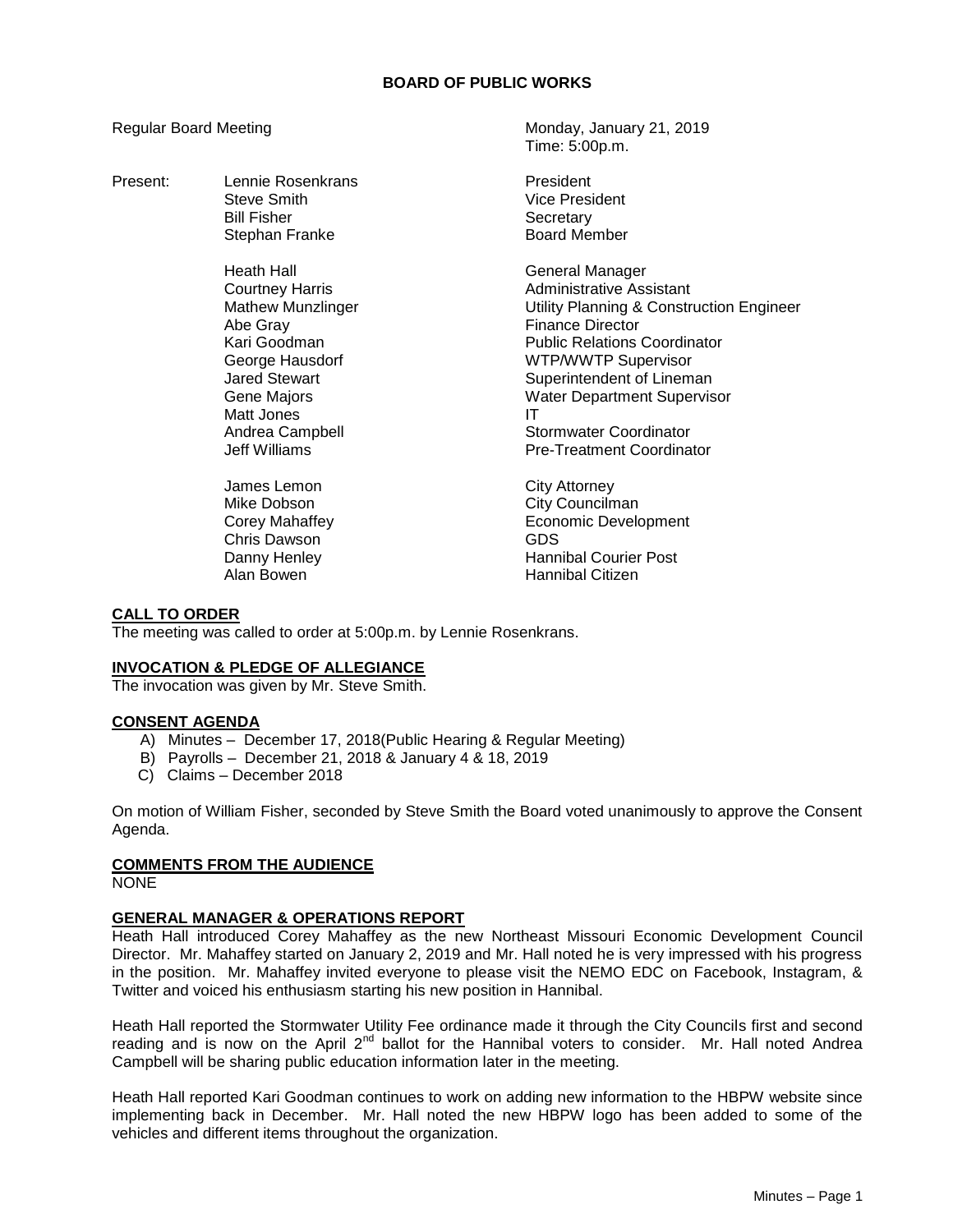Heath Hall reported the Electric Department had only a few outages for the month of December 2018 and also celebrated National Squirrel Appreciation Day.

Heath Hall reported the Water Department had one significant leak on a six inch main along the Shawnee Trail that resulted in a boil order.

Heath Hall reported the Sewer Crew completed two days of training to help assist with consistency when identifying defects during inspections.

Heath Hall reported the Water Treat Plant disinfection byproduct results continue to be in compliance and have been since the conversion to chloramine disinfection in the fall of 2015.

Heath Hall reported the Wastewater Treatment Plant bar screen was installed in December and continues to remove a significant amount of solids from the treatment system.

Heath Hall reported Matthew Jones sent emails to all HBPW users with results from the test phishing emails that have been sent out over the last few months. Mr. Hall directed the HBPW Staff and Board Members to send any questions regarding the results to himself or Mr. Jones. The training will continue throughout the year on cyber security topics.

Heath Hall reported Matthew Jones continues to work with ACLARA on the AMI upgrade project finalizing contract documents.

Heath Hall reported the HBPW is looking into a phone system upgrade along with some of the City Departments in FY19-20. Mr. Hall noted the HBPW had planned to upgrade the phone system and now has decided to wait and combine efforts with other city departments since there could be cost savings included in the upgrade.

#### **FINANCIAL REPORT**

Abe Gray presented the Board with the financial results for the month of December 2018, year to date results, and key financial ratios. Mr. Gray presented the Dashboard presentation to the Board as a review of Key Performance Indicators trailing the last six months.

#### **PROJECTS REPORT**

Mathew Munzlinger presented the Board with an updated progress report of ongoing projects. This includes projects from the Water System and Water Treatment Plant, as well as the Sewer System and Wastewater Treatment Plant. Mr. Munzlinger noted the progress of these projects and studies are acceptable and will continue as weather permits.

# **OLD BUSINESS**

# **WTP Chloramine Alternative Project Bid Award – Matt Munzlinger**

Matt Munzlinger presented the Board with the Chloramine Alternative Project Bid Award that was held January 10, 2019 at 2:00 pm at the HBPW Conference Room. Mr. Munzlinger noted Black & Veatch reviewed the submitted information and made a recommendation to award the low bidder River City for \$8,461,000. The latest Engineers estimate was \$10.6 million for this portion of the project which makes a total savings of \$2,139,000. This does not include the cost of the media which will be bid later this year.

On motion of William Fisher, seconded by Steve Smith the Board voted unanimously to award the Water Treatment Plant Chloramine Alternative Project Bid Award to River City for \$8,461,000.00.

#### **NEW BUSINESS**

#### **Power Supply Presentation - Chris Dawson of GDS**

Chris Dawson of GDS presented the Board with a Power Supply Presentation including information regarding a Resource Portfolio Summary & Wholesale Power Cost, Power Supply Procurement Strategy & RFP Results, & Clean Line/Grain Belt Update. Much discussion was held regarding these topics.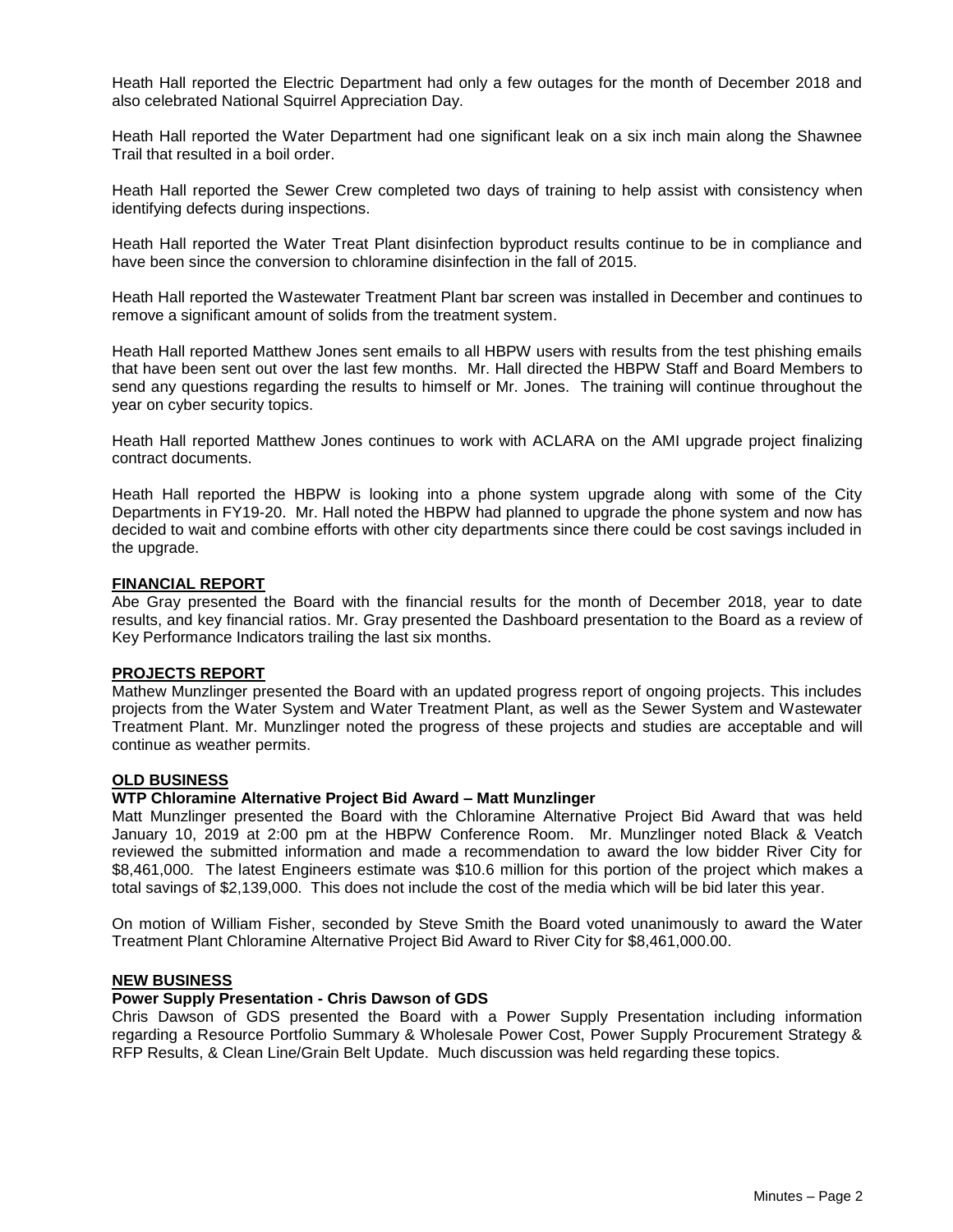# **5 Year Capital Project Plan – Abe Gray**

Abe Gray presented the FY 2018-2019 Five Year Plan, which is intended to show all proposed capital projects for the next five fiscal years. Mr. Gray noted the document serves a dual purpose in that it notifies the City of the planned capital improvements and additions along with forming the beginning of the budgeting process. After recommended Board approval, the document will go to Planning and Zoning for their approval. The City Council will also approve the Five Year Plan for all City Departments.

On motion of Stephan Franke, seconded by Steve Smith the Board voted unanimously to accept the Five Year Plan as presented.

# **February Board Meeting Schedule – Heath Hall**

Heath Hall reported to the Board the 3<sup>rd</sup> Monday in February is on President's Day, and the HBPW office will be closed. Mr. Hall recommended moving the Regular Board Meeting to Tuesday February 19<sup>th</sup>, at 3:00p.m. prior to the City Council meeting that day.

On motion of William Fisher, seconded by Stephan Franke the Board voted unanimously to move the Regular Board Meeting to Tuesday February  $19<sup>th</sup>$ , at 3:00p.m.

### **Appointment of New Escrow Agent – Abe Gray**

Abe Gray reported in February of 2005 the HBPW purchased customer territory from the Public Water Supply District No. 1 of Ralls County. The terms of this purchase agreement called for the payment to be made over time with the purchase funds to be held in escrow. From the inception of this agreement to the present time the funds have been held at BNY Mellon, and Mr. Gray noted they are now closing their office with the representative moving to Regions Bank out of St. Louis. Mr. Gray noted HBPW management recommends the Board of the HBPW authorize our Board Chairman to sign the document appointing Regions Bank as our new escrow agent. We will then ask City Council to authorize the Mayor to sign accordingly.

On motion of Steve Smith, seconded by William Fisher the Board voted unanimously to authorize Lennie Rosenkrans to sign the document appointing Regions Bank as the Escrow Agent.

# **SPECIAL REPORTS**

# **Stormwater Public Education – Andrea Campbell**

Andrea Campbell presented information regarding outreach efforts for Stormwater education including proposition "S" to educate the Hannibal community along with a brochure that will be distributed to the HBPW customers. Mrs. Campbell noted she will be attending community meetings, updating the Stormwater page on the HBPW website, and hoping the community will contact the HBPW staff directly with any questions. The HBPW is scheduled to host two public meetings, March 7th, and March 28th in Council Chambers at 6:30p.m. Mrs. Campbell noted additionally, we have been invited to speak with the Master Naturalists Group on February 26<sup>th</sup> and the Hannibal Free Public Library on February 25<sup>th</sup> (teens) and March  $26<sup>th</sup>$  (adults).

#### **Pretreatment Public Education – Jeff Williams**

Jeff Williams presented information regarding the Pretreatment Public Education brochure that he will be distributing to inform the public of the pretreatment program of helping keep oil and grease out of the system. Mr. Williams noted the brochure will be in a customer mailing in the coming months to residential customers and he will be distributing to commercial customers as well.

# **Key Financial Ratios – Abe Gray**

Abe Gray presented an update of the key financial ratios, which are required by the HBPW policies to be presented the month after receipt of the annual financial statement audit. Mr. Gray noted the majority of the ratios, on a companywide basis, are in line with the targets.

# **CITY ATTORNEY – PENDING MATTERS**

NONE

**GENERAL DISCUSSION** NONE